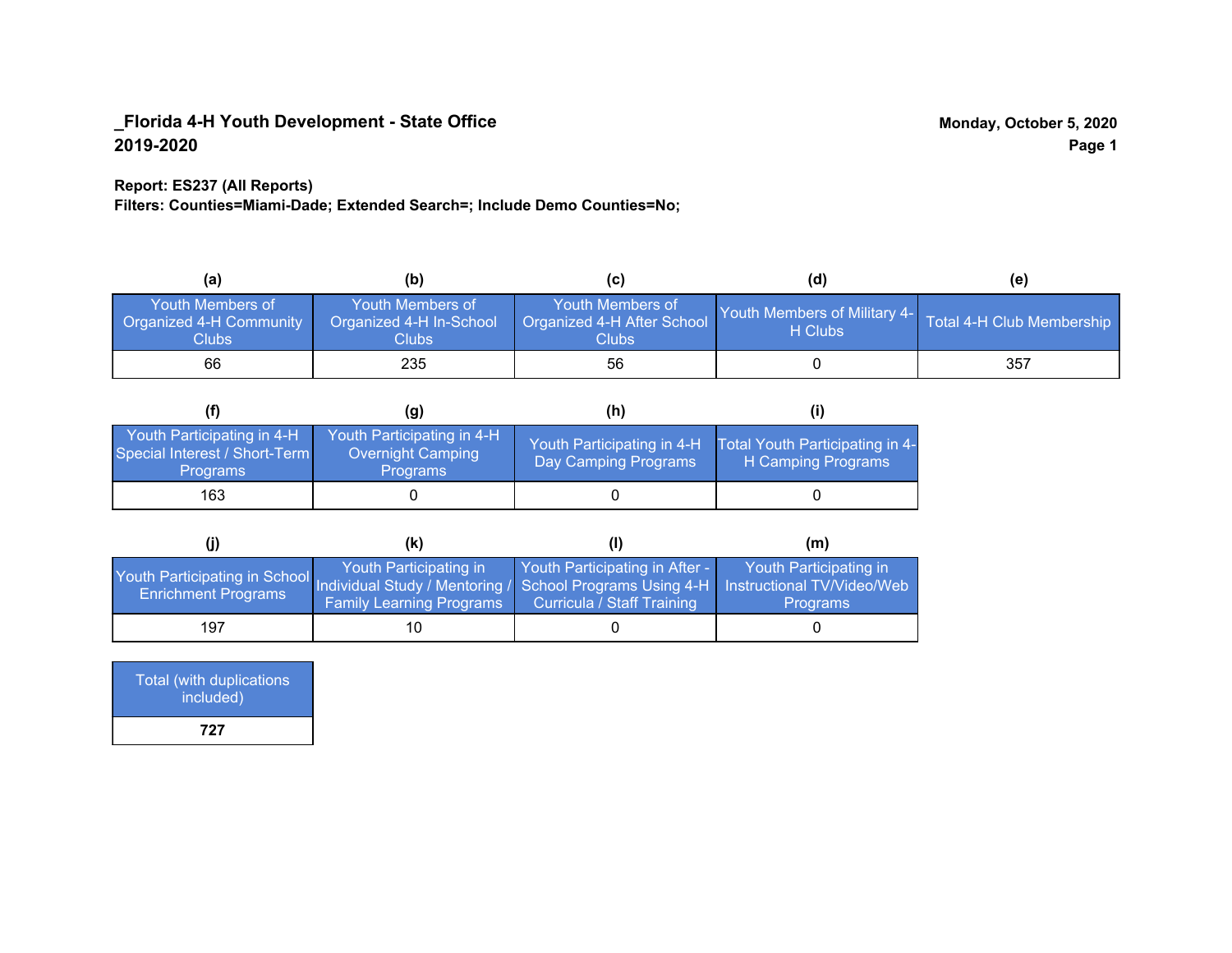**Report: ES237 (All Reports)**

**Filters: Counties=Miami-Dade; Extended Search=; Include Demo Counties=No;**

# **School Grade (duplications eliminated)**

| Kinder | 1st | 2nd' | <b>Brd</b> | 4th | 5th | 6th | 7 <sup>th</sup> | 8th | 9th |    | 10th 11th |  | 12th Post HS Not in School Special | Total |
|--------|-----|------|------------|-----|-----|-----|-----------------|-----|-----|----|-----------|--|------------------------------------|-------|
|        | 63  | 166  | 11         | 110 | 66  | 40  | 25              |     | 23  | 26 |           |  |                                    | 697   |

# **Gender of 4-H Youth Participants (duplications eliminated)**

| Male | <b>Female</b> | Total |
|------|---------------|-------|
| 331  | 366           | 697   |

# **Place of Residence of 4-H Youth Participants (duplications eliminated)**

| ∣ Farm | Towns of under 10,000 and<br>rural non-farm | Towns and cities (10,000-<br>50,000), and their suburbs | Suburbs of cities of over<br>50,000 | Central cities of over 50,000 | Total |
|--------|---------------------------------------------|---------------------------------------------------------|-------------------------------------|-------------------------------|-------|
| 24     | 20                                          |                                                         | 201                                 | 395                           | 697   |

# **Total 4-H Youth Participants (duplications eliminated)**

**Total** 

**<sup>697</sup> Note: The four totals on this page should all match.**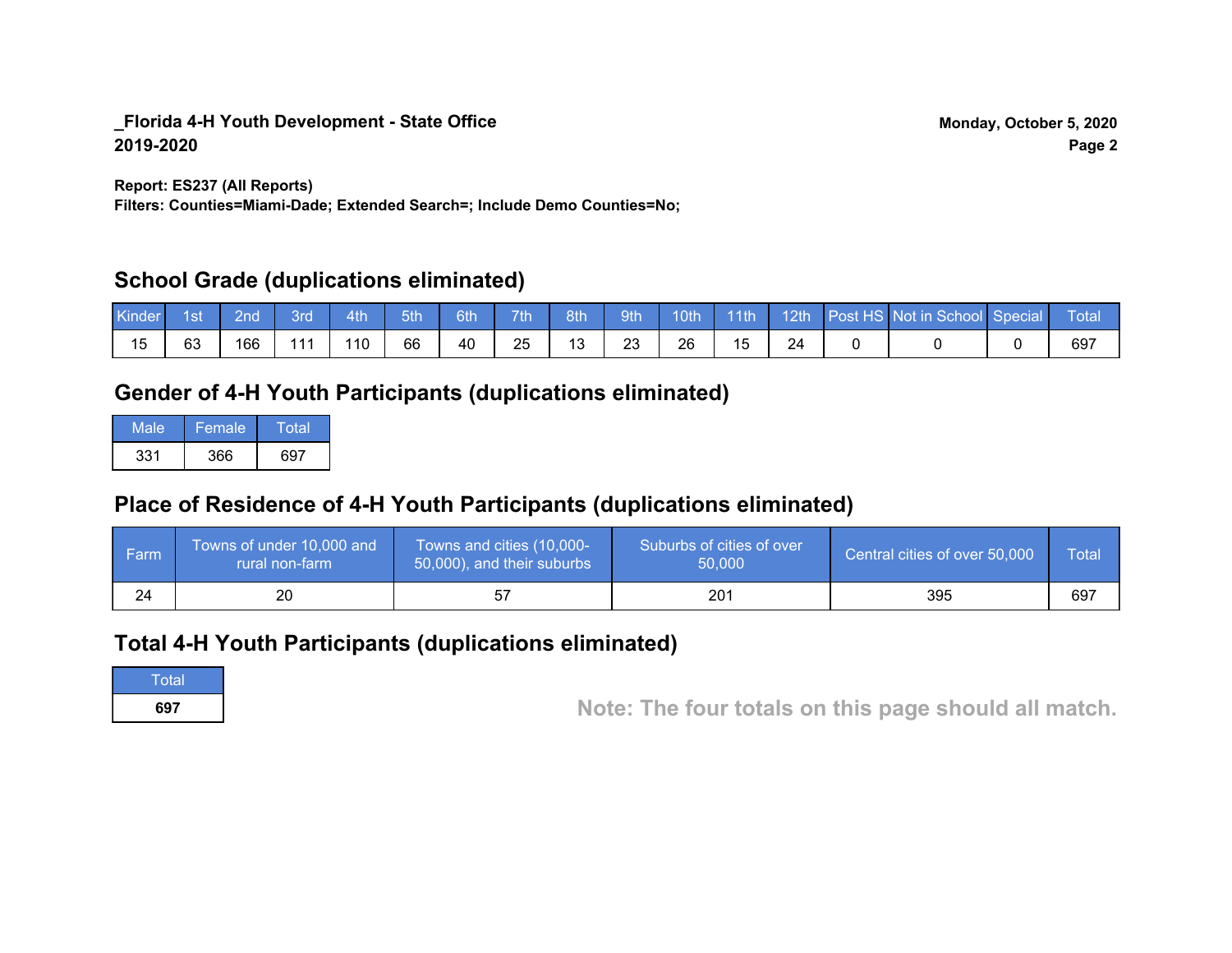**Report: ES237 (All Reports)**

**Filters: Counties=Miami-Dade; Extended Search=; Include Demo Counties=No;**

| <b>ETHNICITY</b>          | <b>TOTAL YOUTH</b> |
|---------------------------|--------------------|
| <b>Hispanic or Latino</b> | 457                |
| Not Hispanic or Latino    | 240                |

Directions: Type in the appropriate numbers for your project. Ethnicity is separate from race. YOu should indicate an ethnicity category for each participant and all racial categories that apply to each participant (i.e. a participant of more than one race would be recorded in each applicable racial category). Ideally, your total participants should equal the total of numbers in your ethicity section. Totals of racial categories will be equal to or greater than your total participants if they all report racial information.

4-H Youth Participants: Any youth taking part in programs provided as a result of action by extension personnel (professional. Paraprofessional. And volunteer). This includes youth participation in programs conducted through 1862, 1890, and 1994 land-grant universities, EFNEP, urban gardening, and other programs that may not actually use the 4-H name and emblem with participants.

| <b>RACE</b>                               | <b>TOTAL YOUTH</b> |
|-------------------------------------------|--------------------|
| American Indian or Alaskan Native         | 3                  |
| Asian                                     | 3                  |
| <b>Black or African American</b>          | 150                |
| Native Hawaiian or other Pacific Islander | 1                  |
| White                                     | 519                |
| Youth Indicating More Than One Race       | 11                 |
| <b>Undetermined</b>                       | 10                 |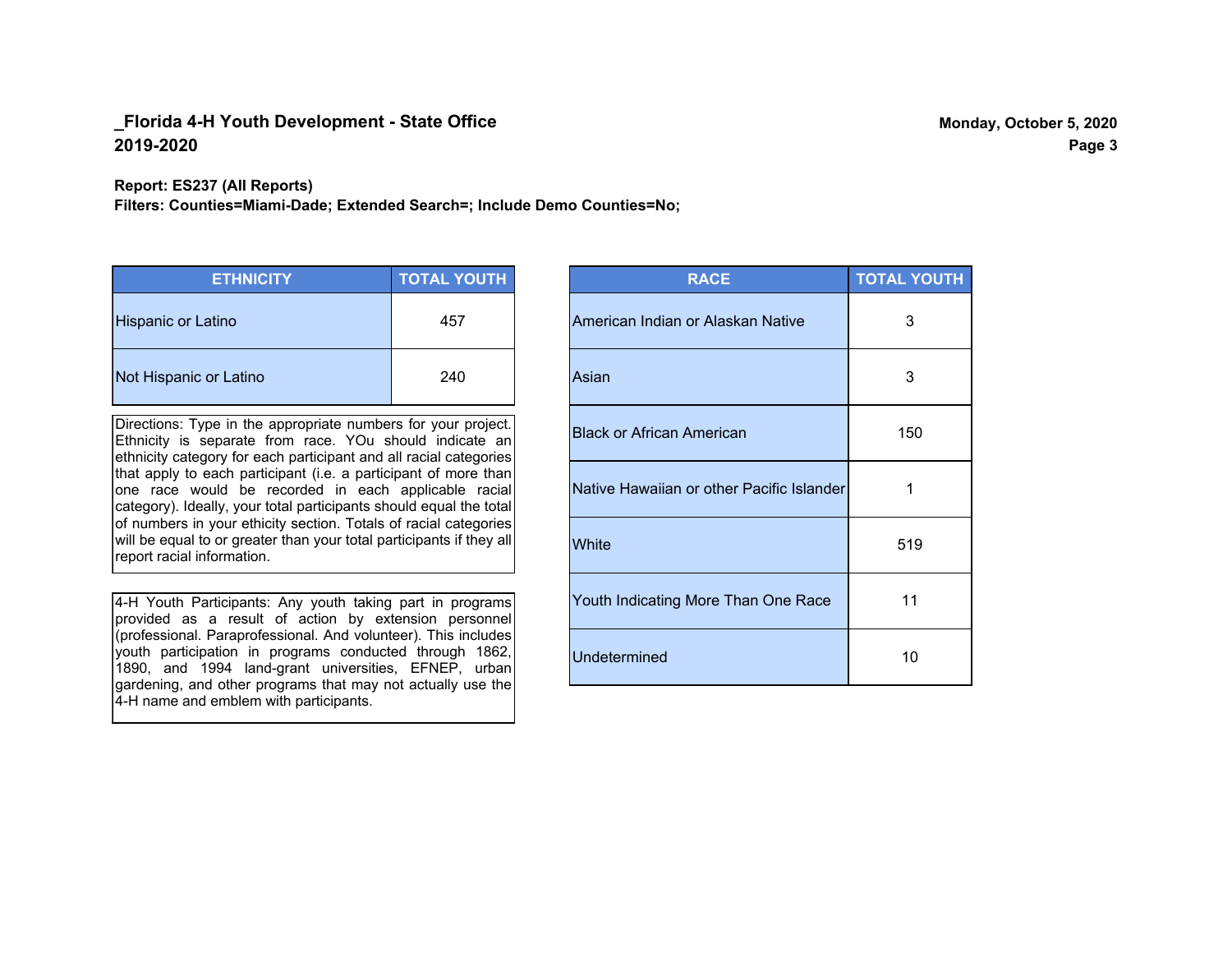**Report: ES237 (All Reports)**

**Filters: Counties=Miami-Dade; Extended Search=; Include Demo Counties=No;**

| Total Number of<br>Adult Volunteers | <b>Total Number of</b><br><b>Youth Volunteers</b> | Total |
|-------------------------------------|---------------------------------------------------|-------|
| 14                                  |                                                   | 25    |

Adult Volunteer: Unpaid support for the 4-H program by an individual beyond high school age.

Youth Volunteer: Unpaid support for the 4-H program by a person who has not yet graduated from high school.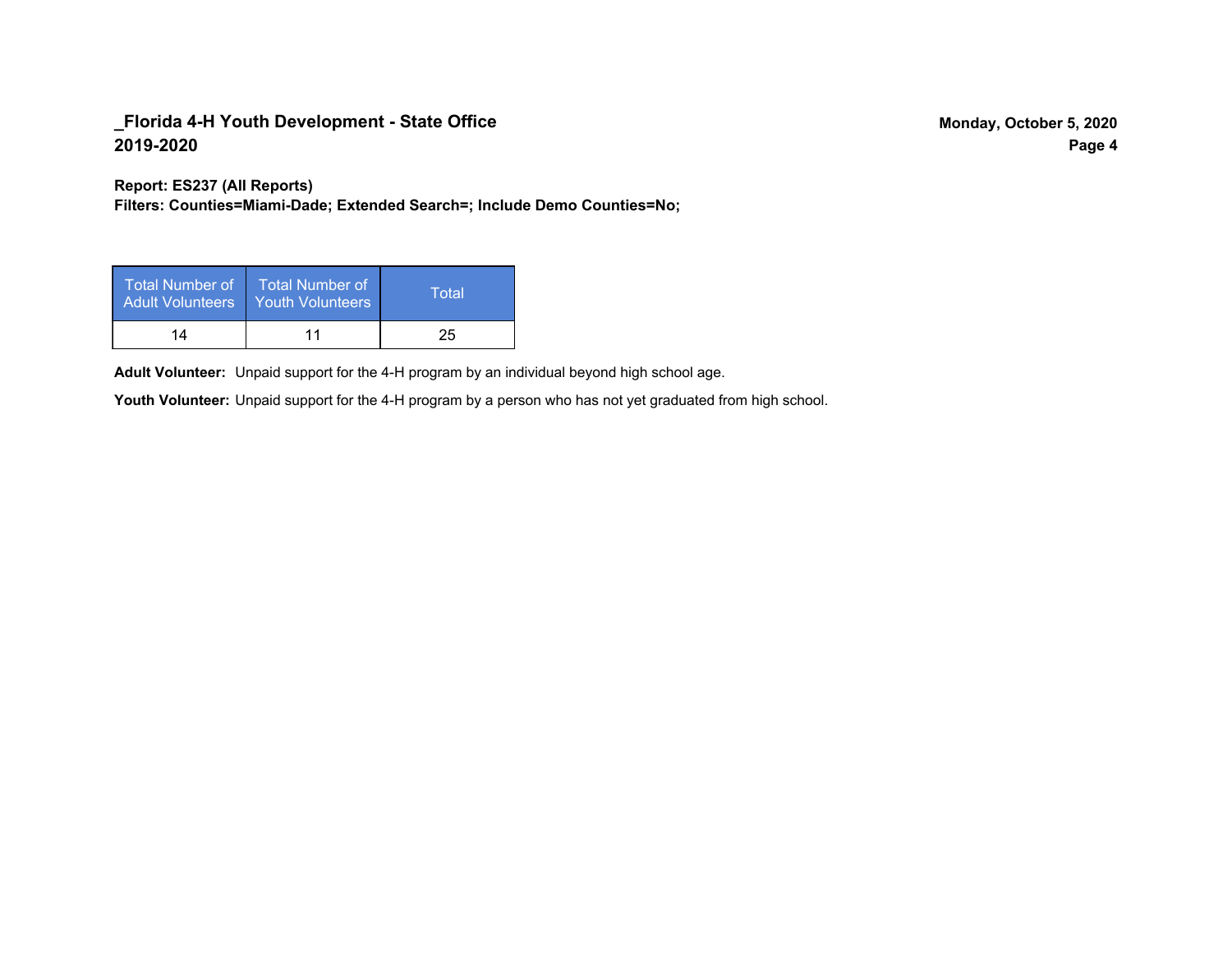1

## **Filters: Counties=Miami-Dade; Extended Search=; Include Demo Counties=No; Report: ES237 (All Reports)**

### **Ag in the Classroom**

| : Agriculture Awareness                   |  |
|-------------------------------------------|--|
| School Enrichment - Agriculture Awareness |  |
| School Enrichment - Pizza Garden          |  |

#### **Animals**

| (4-H Cloverbuds- ANIMALS & PETS)-retired project | $\pmb{0}$               |
|--------------------------------------------------|-------------------------|
| (CAGED BIRDS) Retired Project                    | 0                       |
| (GOATS) Retired Project                          | 0                       |
| (GOATS-Pygmy) Retired Project                    | 0                       |
| (HORSE - Advanced Horsemanship) Retired Project  | 0                       |
| (HORSE-Horsemanship Science) Retired Project     | 0                       |
| (LLAMAS AND ALPACAS)-retired project             | 0                       |
| (POCKET PETS) Retired Project                    | 0                       |
| <b>ANIMAL SCIENCES</b>                           | 0                       |
| <b>BEEF</b>                                      | 1                       |
| <b>CATS</b>                                      | 1                       |
| <b>DAIRY CATTLE</b>                              | 0                       |
| <b>DOGS</b>                                      | 3                       |
| GOATS (Dairy)                                    | 1                       |
| GOATS (Meat)                                     | 0                       |
| <b>HORSE</b>                                     | 4                       |
| HORSE (Horseless Horse)                          | 1                       |
| <b>PETS</b>                                      | $\overline{\mathbf{c}}$ |
| <b>POULTRY</b>                                   | 8                       |
| <b>RABBITS</b>                                   | 4                       |
| <b>SHEEP</b>                                     | $\overline{c}$          |
| <b>SWINE</b>                                     | 3                       |
|                                                  | 30                      |

#### **Biological Sciences**

| (4-H Cloverbuds-SCIENCE & TECHNOLOGY) Retired Project | 0        |
|-------------------------------------------------------|----------|
| (Marine/Aquatic-AQUARIUMS) Retired Project            | 0        |
| (Marine/Aquatic-WETLANDS) Retired Project             | $\Omega$ |
| (Sciences-WINGS) Retired Project                      | 0        |
| (Wildlife - Bats) Retired Project                     | 0        |
| (Wildlife - Butterflies- WINGS) Retired Project       | 0        |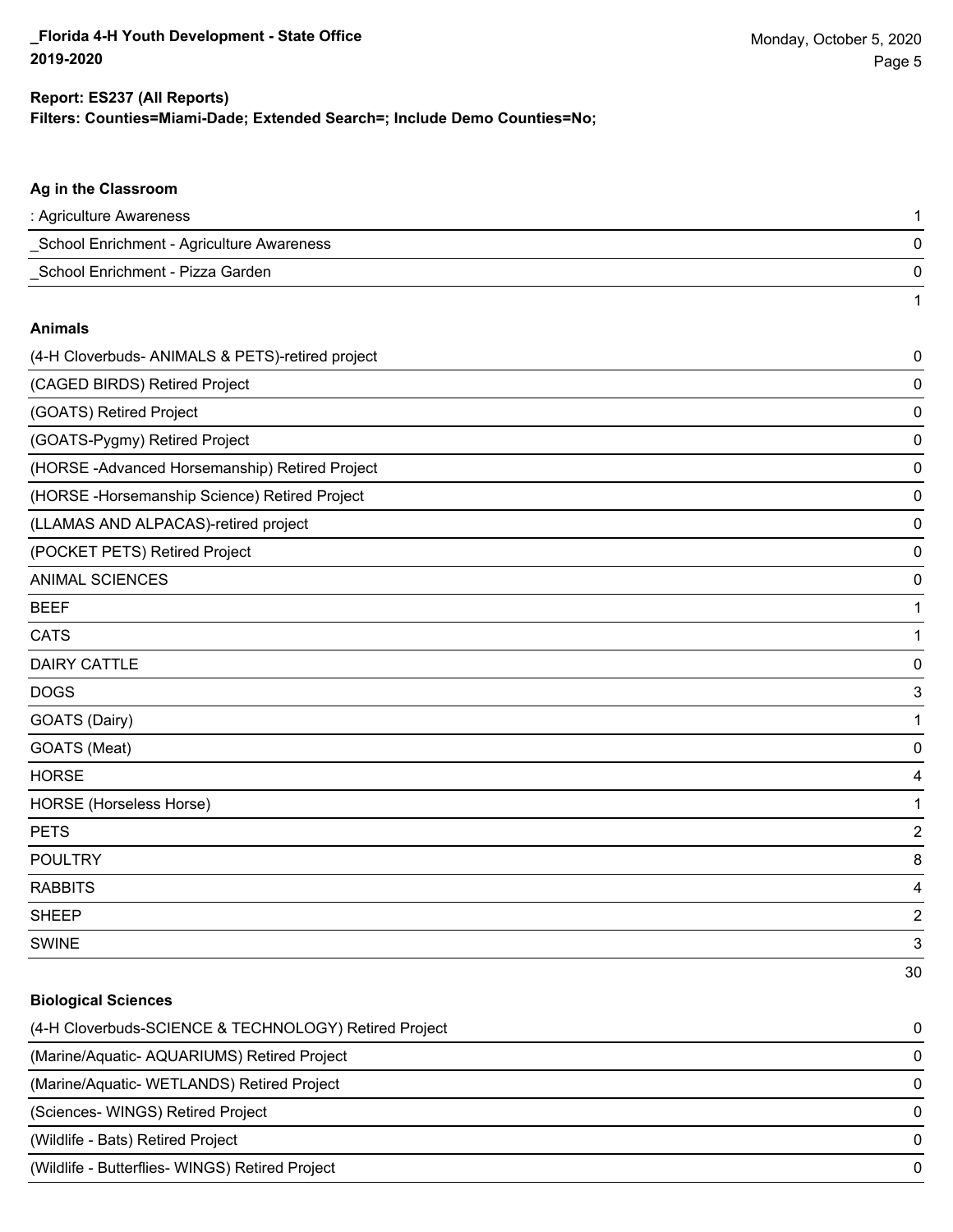#### **Report: ES237 (All Reports)**

**Filters: Counties=Miami-Dade; Extended Search=; Include Demo Counties=No;**

| (Wildlife- BLUEBIRDS) Retired Project                      | $\mathbf 0$    |
|------------------------------------------------------------|----------------|
| : ABCs of ENTOMOLOGY                                       | 0              |
| : Entomology-Apiary/Beekeeping                             | 0              |
| : Meat Sciences                                            | 0              |
| : Natural Sciences                                         | 0              |
| _School Enrichment - Embryology                            | 0              |
| School Enrichment- Natural Sciences                        | 0              |
| INSECTS (ENTOMOLOGY)                                       | 1              |
| MARINE SCIENCE AND AQUATIC SCIENCES                        | $\overline{7}$ |
| <b>SCIENCE DISCOVERY</b>                                   | 9              |
| <b>VETERINARY SCIENCE</b>                                  | $\overline{2}$ |
|                                                            | 19             |
| <b>Civic Engagement</b>                                    |                |
| (4-H Cloverbuds- CITIZENSHIP)-retired project              | 0              |
| (Citizenship-INTERGENERATIONAL) Retired Project            | 0              |
| <b>CITIZENSHIP</b>                                         | $\overline{2}$ |
| CITIZENSHIP-COMMUNITY SERVICE                              | 3              |
| CULTURAL AND GLOBAL EDUCATION                              | 0              |
|                                                            | 5              |
| <b>Communications and Expressive Arts</b>                  |                |
| (4-H Cloverbuds- COMMUNICATIONS) Retired Project           | 0              |
| (4-H Cloverbuds- VISUAL-LEISURE ARTS) Retired Project      | 0              |
| (FILMMAKING) Retired Project                               | 0              |
| (LEISURE ARTS- Arts & Crafts) Retired Project              | 0              |
| (Leisure Arts- COLLECTIBLES) Retired Project               | 0              |
| (PHOTOGRAPHY) Retired Project                              | $\pmb{0}$      |
| (PUBLIC SPEAKING) Retired Project                          | $\mathbf 0$    |
| (VISUAL ARTS) Retired Project                              | $\pmb{0}$      |
| _School Enrichment - 4-H Tropicana Public Speaking Program | $\mathbf 0$    |
| <b>COMMUNICATIONS AND PUBLIC SPEAKING</b>                  | 11             |
| <b>EXPRESSIVE ARTS</b>                                     | 5              |
| <b>VISUAL ARTS</b>                                         | 8              |
|                                                            | 24             |
| <b>Community / Volunteer Service</b>                       |                |

(Citizenship-PUBLIC ADVENTURES) Retired Project 0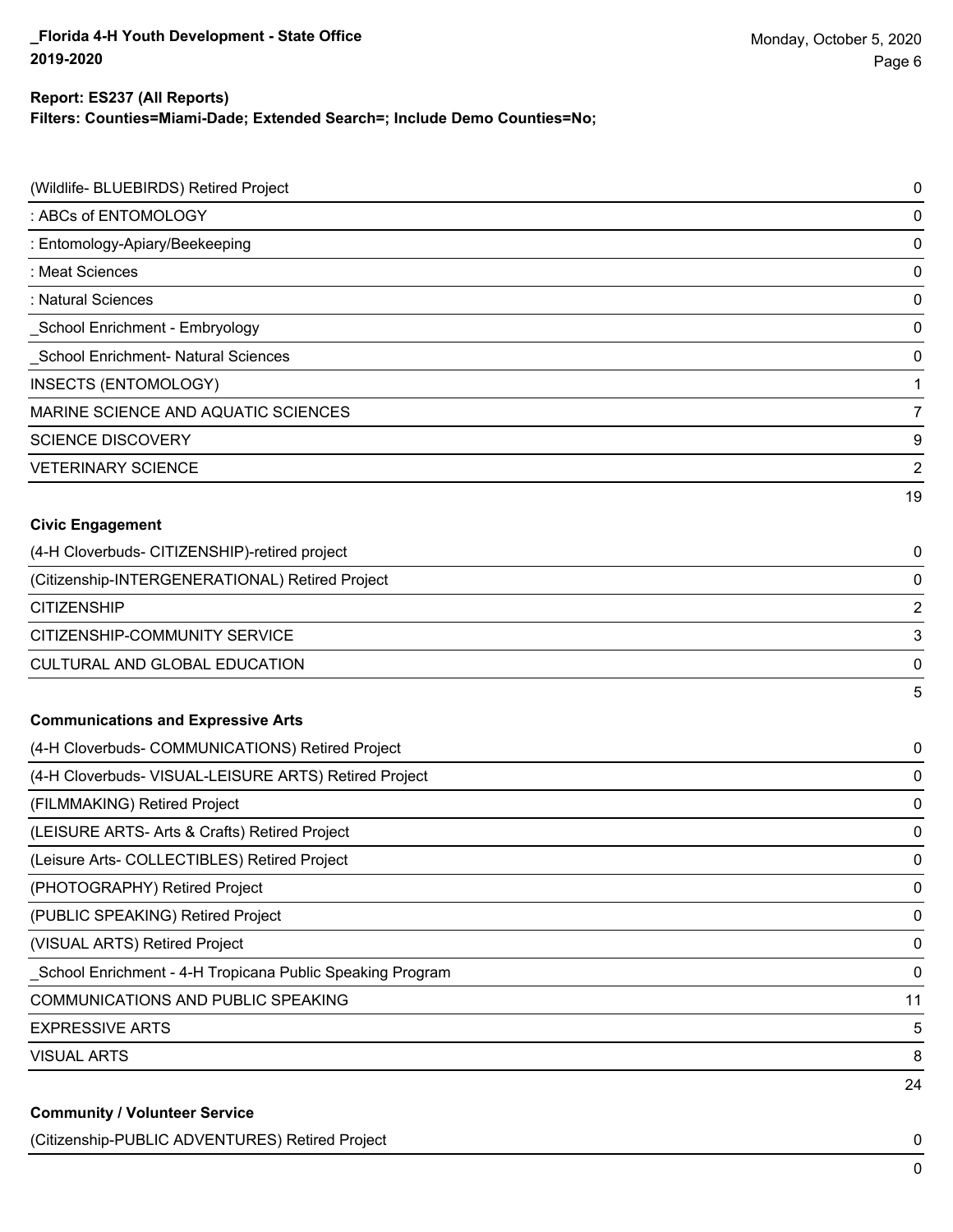# **Report: ES237 (All Reports)**

**Consumer and Family Science**

**Filters: Counties=Miami-Dade; Extended Search=; Include Demo Counties=No;**

| (4-H Cloverbuds- CLOTHING) Retired project                   | 0   |
|--------------------------------------------------------------|-----|
| (CHILD DEVELOPMENT Babysitting) Retired Project              | 0   |
| (Clothing - SELECTION) Retired Project                       | 0   |
| (Clothing - SEWING) Retired Project                          | 0   |
| (Clothing-Sewing- QUILTING) Retired Project                  | 0   |
| (CONSUMER EDUCATION AND SHOPPING) Retired Project            | 0   |
| (Human Development - Talking with TJ) Retired Project        | 0   |
| (HUMAN DEVELOPMENT) Retired Project                          | 0   |
| (Human Development-CHOICES) Retired Project                  | 0   |
| (Money Management -FINANCIAL CHAMPIONS) Retired Project      | 0   |
| : Consumer Choices Event                                     | 0   |
| 4-H CLOVERBUDS                                               | 204 |
| Animal Science- ALL ABOUT ANIMALS                            | 0   |
| Animal Sciences- LIVESTOCK JUDGING                           | 0   |
| Animals-PETS/SMALL ANIMALS                                   | 0   |
| CHILD DEVELOPMENT & CHILD CARE                               | 4   |
| Citizenship-SERVICE LEARNING                                 | 0   |
| <b>CLOTHING &amp; SEWING</b>                                 | 9   |
| <b>Exploring Farm Animals</b>                                | 0   |
| Hog-n-Ham Project                                            | 0   |
| Marine Science                                               | 0   |
| <b>MONEY MANAGEMENT</b>                                      | 2   |
| Performing Arts-DANCE/MOVEMENT                               | 0   |
| Pet Pals                                                     | 0   |
| Plant Pals, K-3 (5-8 yrs)                                    | 0   |
| test                                                         | 0   |
| Wildlife - Birds                                             | 0   |
|                                                              | 219 |
| <b>Environmental Education / Earth Sciences</b>              |     |
| (4-H Cloverbuds- ENVIRONMENT-Earth Sciences) Retired Project | 0   |
| : Recycling                                                  | 0   |
| : Water Education                                            | 0   |
| School Enrichment - Project Learning Tree                    | 0   |
| School Enrichment- Environmental Sciences                    | 0   |
| <b>EARTH SCIENCES</b>                                        | 1   |
|                                                              |     |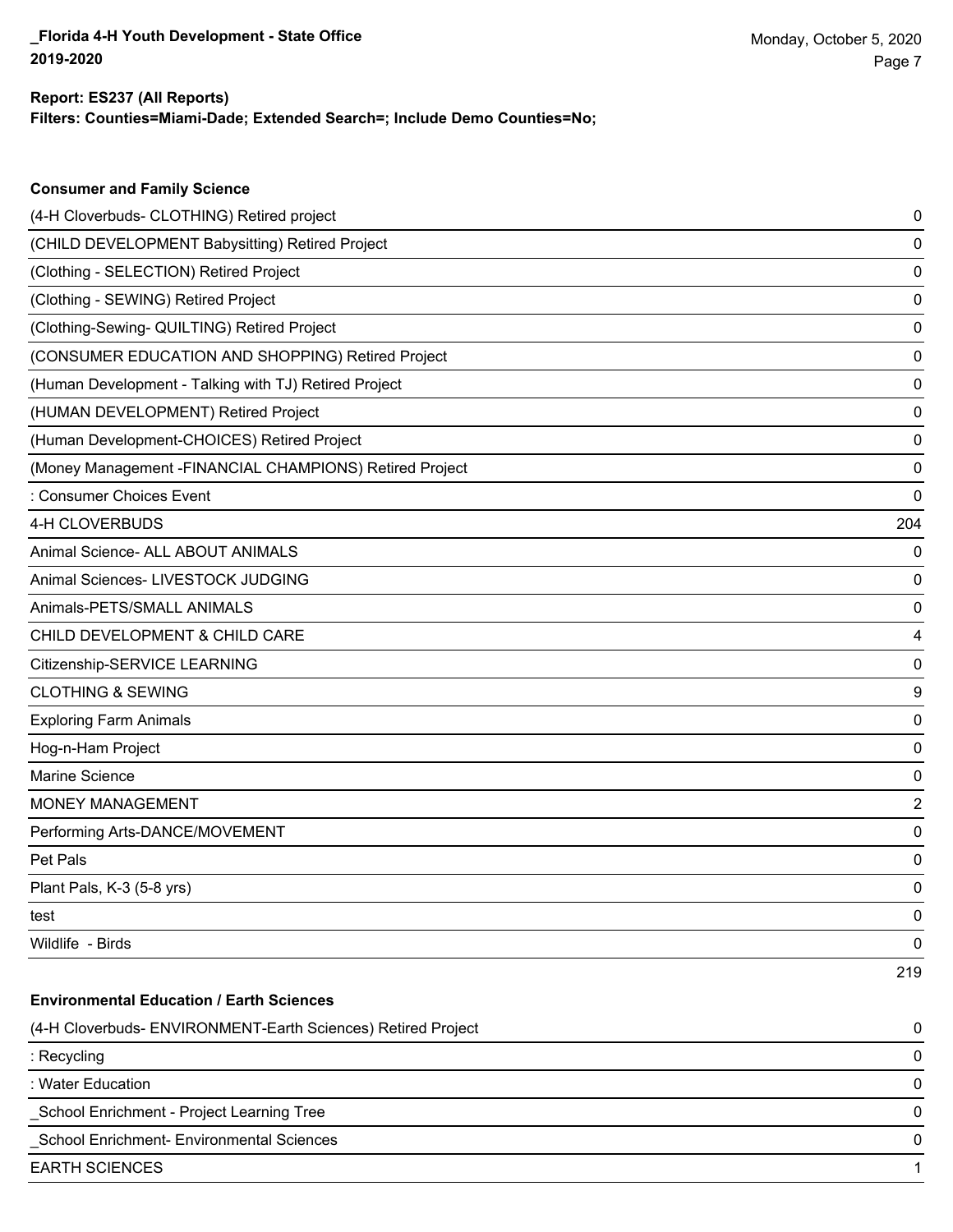**Filters: Counties=Miami-Dade; Extended Search=; Include Demo Counties=No;**

| <b>ENERGY</b>                  | 0              |
|--------------------------------|----------------|
| <b>ENVIRONMENTAL SCIENCES</b>  | 1              |
| <b>FORESTRY</b>                | 0              |
| <b>OUTDOOR EDUCATION</b>       | $\overline{2}$ |
| SOIL AND WATER SCIENCES        | 0              |
| <b>SPORTFISHING</b>            | 0              |
| <b>SS - SHOOTING SPORTS</b>    | 4              |
| <b>SS-ARCHERY</b>              | 11             |
| SS-HUNTING 10y/o               | 0              |
| SS- MUZZLELOADING 12y/o        | 0              |
| SS-RIFLE, AIR                  | 0              |
| SS- RIFLE, SMALL BORE          | 0              |
| SS-SHOTGUN 10y/o               | 0              |
| <b>WILDLIFE &amp; HABITATS</b> | 2              |
|                                | 21             |
| (声) こうけんしょう けいきしょうせいしゃ         |                |

| (4-H Cloverbuds- FOODS & NUTRITION) Retired Project   | 0            |
|-------------------------------------------------------|--------------|
| (Food - SPORTS NUTRITION) Retired Project             | 0            |
| (FOOD AND FOOD PRESERVATION SCIENCES) Retired Project | 0            |
| (FOOD PREP AND COOKING) Retired Project               | 0            |
| (Food Prep- BREADS & BREADMAKING) Retired Project     | 0            |
| (Food Prep-DAIRY FOODS) Retired Project               | 0            |
| (Food Prep- MICROWAVE MAGIC) Retired Project          | 0            |
| (Food Science- FOOD PRESERVATION) Retired Project     | $\mathbf{0}$ |
| School Enrichment - Up for the Challenge              | 0            |
| School Enrichment - YUM                               | 0            |
| <b>School Enrichment - YUMMEE</b>                     | 0            |
| <b>School Enrichment-Nutrition</b>                    | $\Omega$     |
| <b>FOOD &amp; NUTRITION</b>                           | 20           |
|                                                       | 20           |

## **Health**

| (Health- HEALTH ROCKS) Retired Project      |     |
|---------------------------------------------|-----|
| (HEALTH: PHYSICAL ACTIVITY) Retired Project |     |
| : Healthy Living                            | 345 |
| PERSONAL WELL BEING                         |     |
|                                             |     |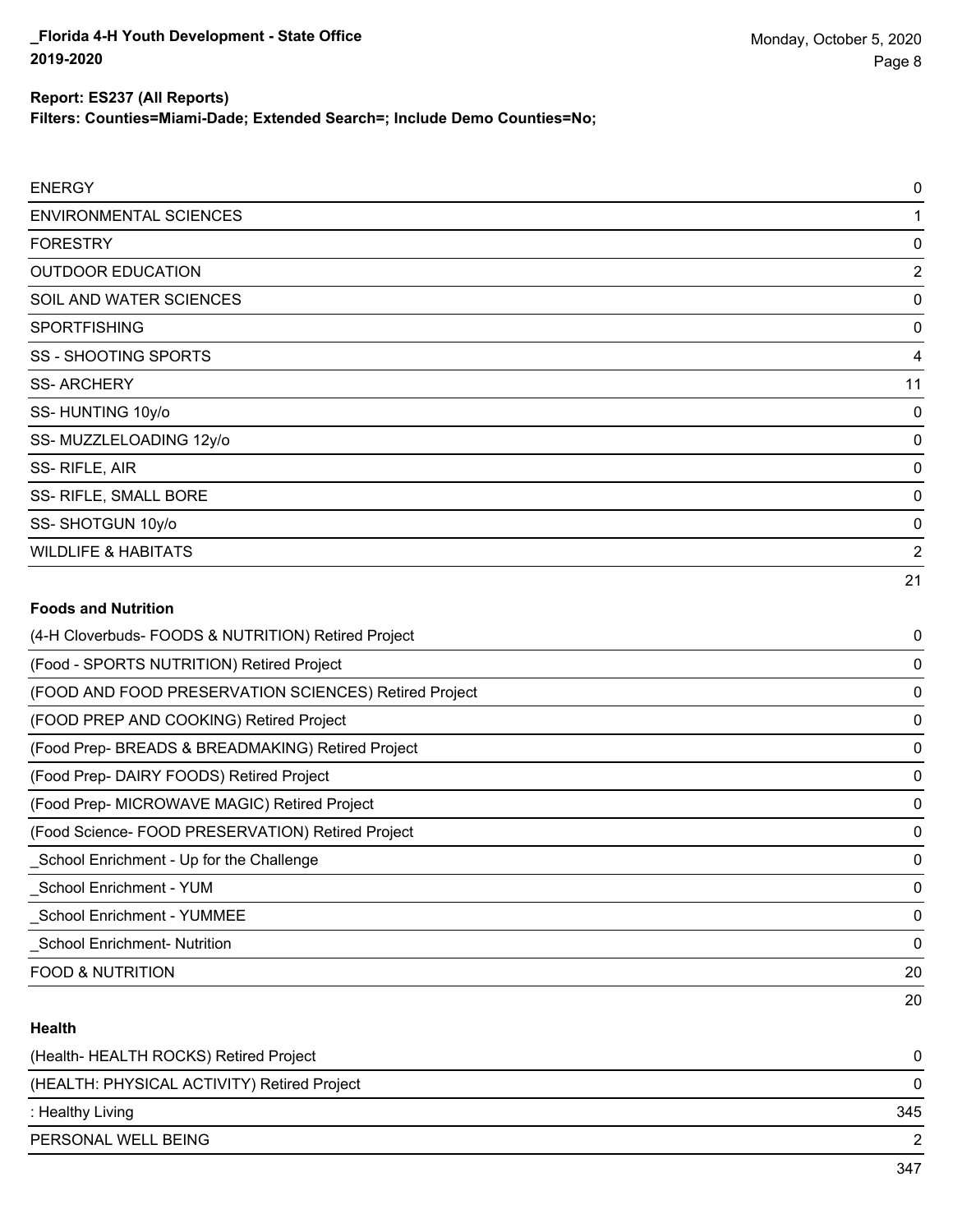#### **Report: ES237 (All Reports)**

**Filters: Counties=Miami-Dade; Extended Search=; Include Demo Counties=No;**

| <b>Leadership and Personal Development</b>                 |    |
|------------------------------------------------------------|----|
| (4-H Cloverbuds- LEADERSHIP) Retired Project               | 0  |
| (4-H Cloverbuds_DISCOVERY Projects) Retired Project        | 0  |
| (Home Environment- CHANGING SPACES) Retired Project        | 0  |
| (Plant Sciences - Mowing for Money) Retired Project        | 0  |
| (Workforce Prep- CAREER DEVELOPMENT) Retired Project       | 0  |
| (Workforce Prep- ENTREPRENEURSHIP) Retired Project         | 0  |
| : Character Education                                      | 0  |
| : Personal Development                                     | 0  |
| <b>EXPLORING 4-H</b>                                       | 8  |
| LEADERSHIP DEVELOPMENT                                     | 13 |
| <b>WORKPLACE PREPARATION</b>                               | 1  |
|                                                            | 22 |
| <b>Personal Safety</b>                                     |    |
| (Health and Safety- ATV SAFETY) Retired Project            | 0  |
| (Health- EMERGENCY PREPARDNESS) Retired Project            | 0  |
| <b>ATV SAFETY</b>                                          | 0  |
| <b>SAFETY</b>                                              | 0  |
|                                                            | 0  |
| <b>Physical Sciences</b>                                   |    |
| (ASTRONOMY) Retired Project                                | 0  |
| : Weather and Climate                                      | 0  |
| <b>AEROSPACE</b>                                           | 3  |
|                                                            | 3  |
| <b>Plant Science</b>                                       |    |
| (4-H Cloverbuds- PLANT SCIENCES-Gardening) Retired Project | 0  |
| (GROWING CITRUS) Retired Project                           | 0  |
| (Plant Sciences-GARDENING) Retired Project                 | 0  |
| (Plants - Gardening - FLOWERS) Retired Project             | 0  |

(Plants -Gardening- VEGETABLES) Retired Project 0

(Plants -Gardening-CONTAINER GARDENING) Retired Project 0

\_School Enrichment- Gardening and Plants 0

GARDENING AND PLANTS 84

GARDENING AND PLANTS: JR MASTER GARDENER 0